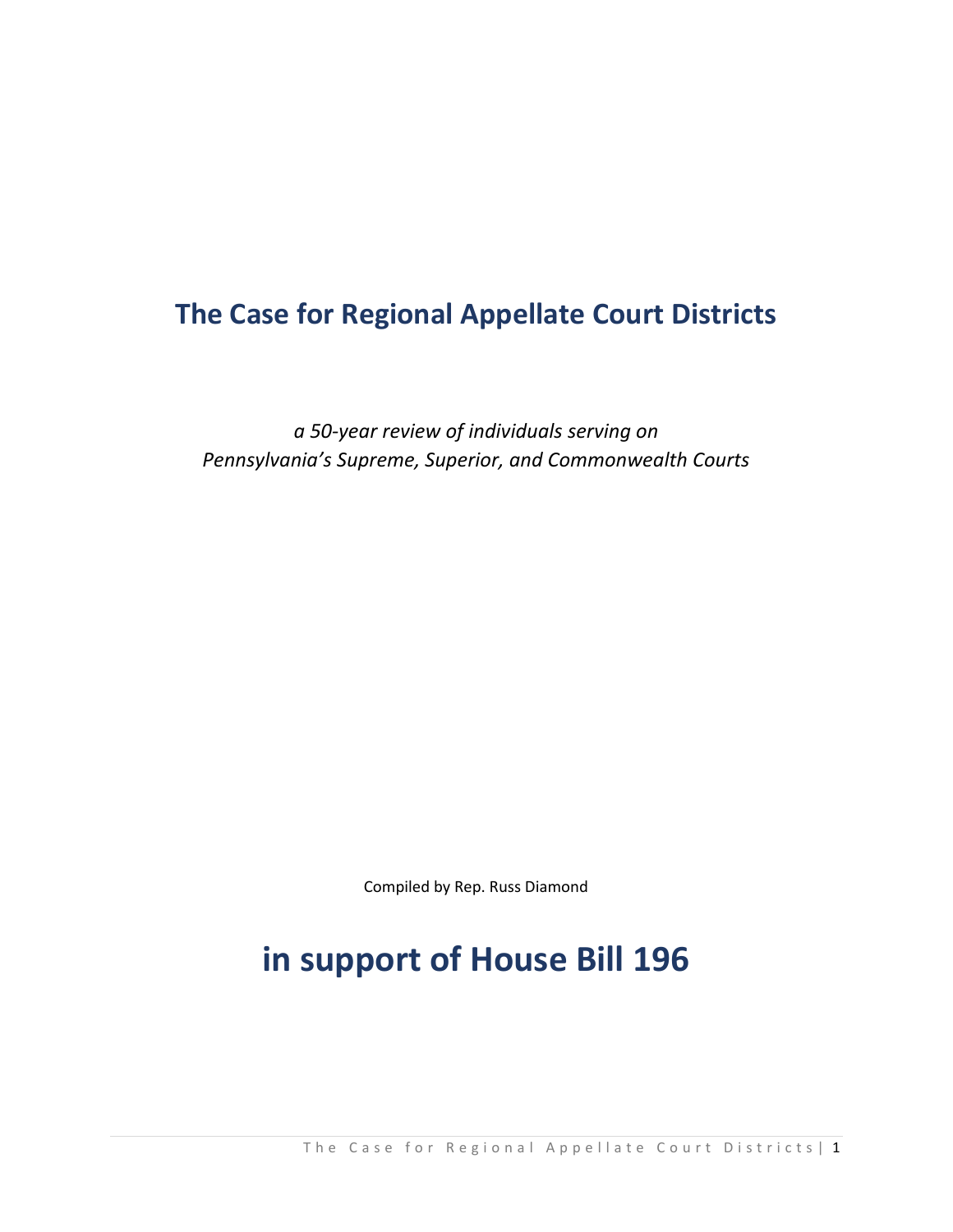## *Two Counties Disproportionately Dominate Pennsylvania's Appellate Courts*

Despite accounting for just 21.8 percent of Pennsylvania's total population, jurists from Philadelphia and Allegheny counties disproportionately dominate the state's appellate court system.

Currently, 54.5 percent of all state appellate court seats, including four of seven Supreme Court justices (57.1 percent) and 11 of 16 Superior Court judges (68.8 percent), are held by residents of Allegheny and Philadelphia counties. Half (14 of 28) were elected from Allegheny and Philadelphia counties. Three senior judges appointed to assist with the Commonwealth Court caseload are also residents of these two counties. (*See: list ‐ page 3; map & chart ‐ page 4*)

The disproportionate domination of our appellate courts by Pennsylvania's two most populous counties is not a recent phenomenon. Since 1969, 57.4 percent of all appellate court seats (85 of 148) have been filled by Allegheny and Philadelphia jurists. This figure includes 66.7 percent of all Supreme Court justices and 59.5 percent of Superior Court judges. (*See: lists ‐ pages 5 & 9‐12; map & chart ‐ page 6*)

A review of all statewide judicial elections held during the last 50 years reveals that 55.2 percent of seats (53 of 96) have been won by candidates from Allegheny and Philadelphia counties. (*See: map & chart ‐ page 7*)

A total of 52 appointments to appellate courts have been made since 1969. Of those appointees, 31 (59.6%) were from Allegheny and Philadelphia counties. (*See: map & chart ‐ page 8*)

There are two reasons why appointments and incumbency need to be considered in any discussion regarding appellate court elections. First, an interim appointee, as an incumbent, is more likely to win a subsequent elected term of their own. Twelve jurists have gone on to recapture the seat they were first appointed to via the electoral process. Second, it is more likely that a jurist elected to one appellate court will be considered for an appointment to a "higher" appellate court. Eight sitting appellate court jurists have been appointed to seats on other appellate courts.

Additionally, ten individuals who were elected to one appellate court seat have subsequently been elected to serve on a different appellate court. Prior appointment or election to an appellate court seat – due to the disproportionate ratio favoring the two counties in both processes – serves as a multiplying force for the disproportionate dominance of Allegheny and Philadelphia counties in our appellate system.

The typical dynamics of statewide primaries and elections contribute heavily to the disproportionate ratio of individuals from Allegheny and Philadelphia serving on appellate courts. Further, Governors with allegiances to supporters from Allegheny and Philadelphia counties are naturally inclined to select potential appointees for vacancies from those communities.

Regional appellate court elections – as opposed to statewide elections – will go far in halting this disproportional dominance and will allow Pennsylvania's diversity to be more accurately represented when our courts arrive at important legal decisions which impact every citizen in the Commonwealth.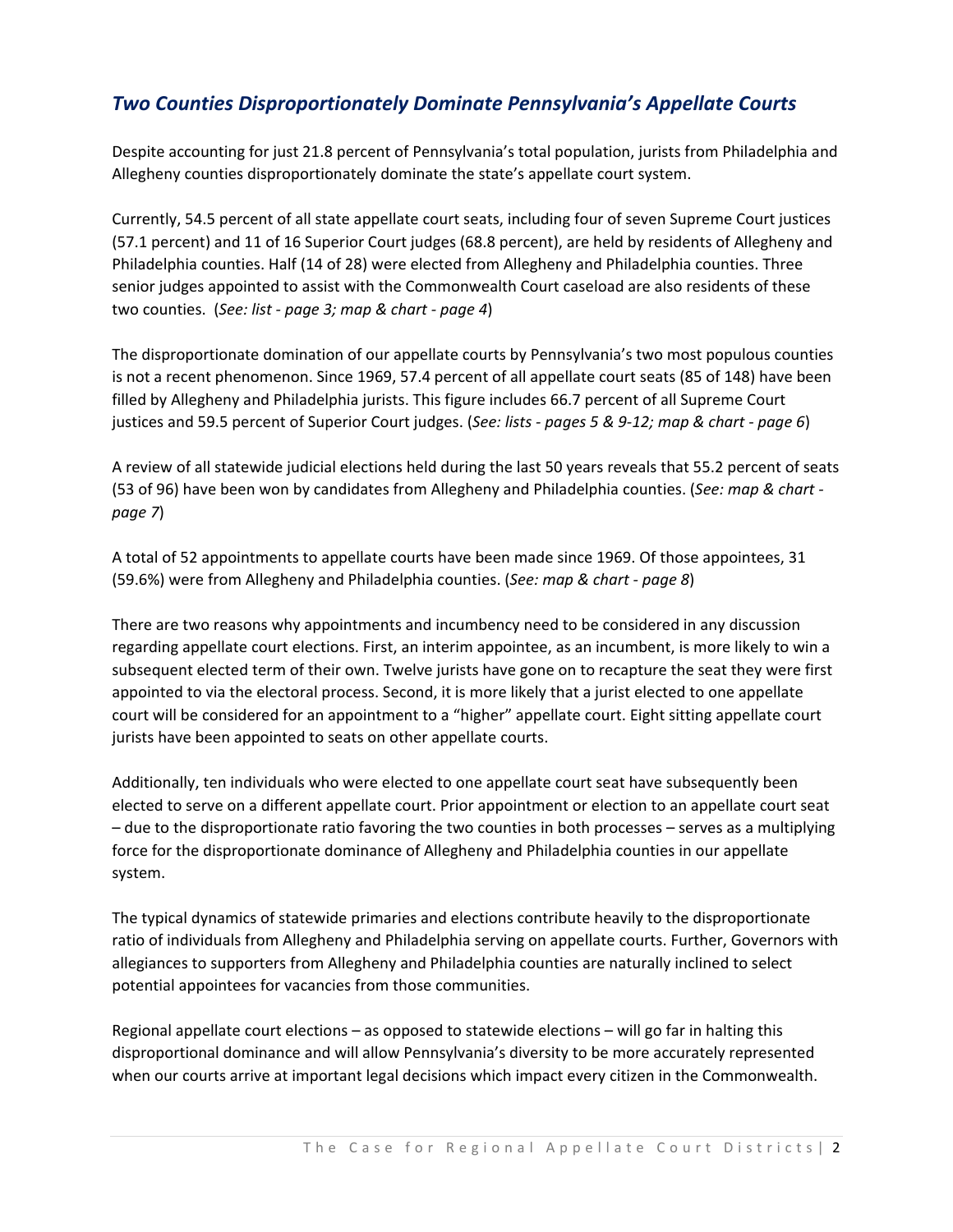## *Current Appellate Court Jurists*

|                             |              |               |          | <b>Elected or</b>   |                   |
|-----------------------------|--------------|---------------|----------|---------------------|-------------------|
| <b>Jurist</b>               | Court        | County        | Sworn In | <b>Appointed by</b> | <b>Status</b>     |
| John L. Musmanno            | Superior     | Allegheny     | 1998     | Elected             | Senior            |
| Bonnie Brigance Leadbetter  | Commonwealth | Montgomery    | 1998     | Elected             | Senior            |
| Thomas G. Saylor            | Supreme      | Somerset      | 1998     | Elected             | Current CJ        |
| Mary Jane Bowes             | Superior     | Allegheny     | 2002     | Elected             | Current           |
| Renée Cohn Jubelirer        | Commonwealth | Centre        | 2002     | Elected             | Current           |
| Mary Hannah Leavitt         | Commonwealth | Dauphin       | 2002     | Elected             | <b>Current PJ</b> |
| Robert Simpson Jr           | Commonwealth | Northampton   | 2002     | Elected             | Current           |
| Max Baer                    | Supreme      | Allegheny     | 2004     | Elected             | Current           |
| Jack A. Panella             | Superior     | Northampton   | 2004     | Elected             | <b>Current PJ</b> |
| Debra Todd                  | Supreme      | <b>Butler</b> | 2008     | Elected             | Current           |
| Jacqueline O. Shogan        | Superior     | Westmoreland  | 2008     | Elected             | Current           |
| Judith Ference Olson        | Superior     | Allegheny     | 2010     | Elected             | Current           |
| Patricia A. McCullough      | Commonwealth | Allegheny     | 2010     | Elected             | Current           |
| Paula Francisco Ott         | Superior     | Chester       | 2010     | Elected             | Current           |
| Paul Kevin Brobson          | Commonwealth | Dauphin       | 2010     | Elected             | Current           |
| Anne E. Lazarus             | Superior     | Philadelphia  | 2010     | Elected             | Current           |
| Eugene B. Strassburger III  | Superior     | Allegheny     | 2011     | Saylor              | Senior            |
| Anne E. Covey               | Commonwealth | <b>Bucks</b>  | 2012     | Elected             | Current           |
| Victor P. Stabile           | Superior     | Cumberland    | 2014     | Elected             | Current           |
| David N. Wecht              | Supreme      | Allegheny     | 2016     | Elected             | Current           |
| <b>Christine Donohue</b>    | Supreme      | Allegheny     | 2016     | Elected             | Current           |
| Michael H. Wojcik           | Commonwealth | Allegheny     | 2016     | Elected             | Current           |
| Kevin Dougherty             | Supreme      | Philadelphia  | 2016     | Elected             | Current           |
| Alice B. Dubow              | Superior     | Philadelphia  | 2016     | Elected             | Current           |
| Sallie Updyke Mundy         | Supreme      | <b>Tioga</b>  | 2016     | Elected             | Current           |
| Mary P. Murray              | Superior     | Allegheny     | 2017     | Elected             | Current           |
| Deborah A. Kunselman        | Superior     | Beaver        | 2017     | Elected             | Current           |
| Maria McLaughlin            | Superior     | Philadelphia  | 2017     | Elected             | Current           |
| Carolyn H. Nichols          | Superior     | Philadelphia  | 2017     | Elected             | Current           |
| Christine Fizzano-Cannon    | Commonwealth | Delaware      | 2018     | Elected             | Current           |
| Ellen Ceisler               | Commonwealth | Philadelphia  | 2018     | Elected             | Current           |
| Dan Pellegrini              | Superior     | Allegheny     | 2019     | Saylor              | Senior            |
| <b>James Gardner Colins</b> | Superior     | Philadelphia  | 2019     | Saylor              | Senior            |
|                             |              |               |          |                     |                   |

### **Allegheny & Philadelphia County jurists currently comprise:**

54.5% (18 of 33) of all appellate court jurists 57.1% (4 of 7) of all Supreme Court justices 68.8% (11 of 16) of all Superior Court judges 58.3% (7 of 12) of elected Superior Court judges 33.3% (3 of 9) of elected Commonwealth Court judges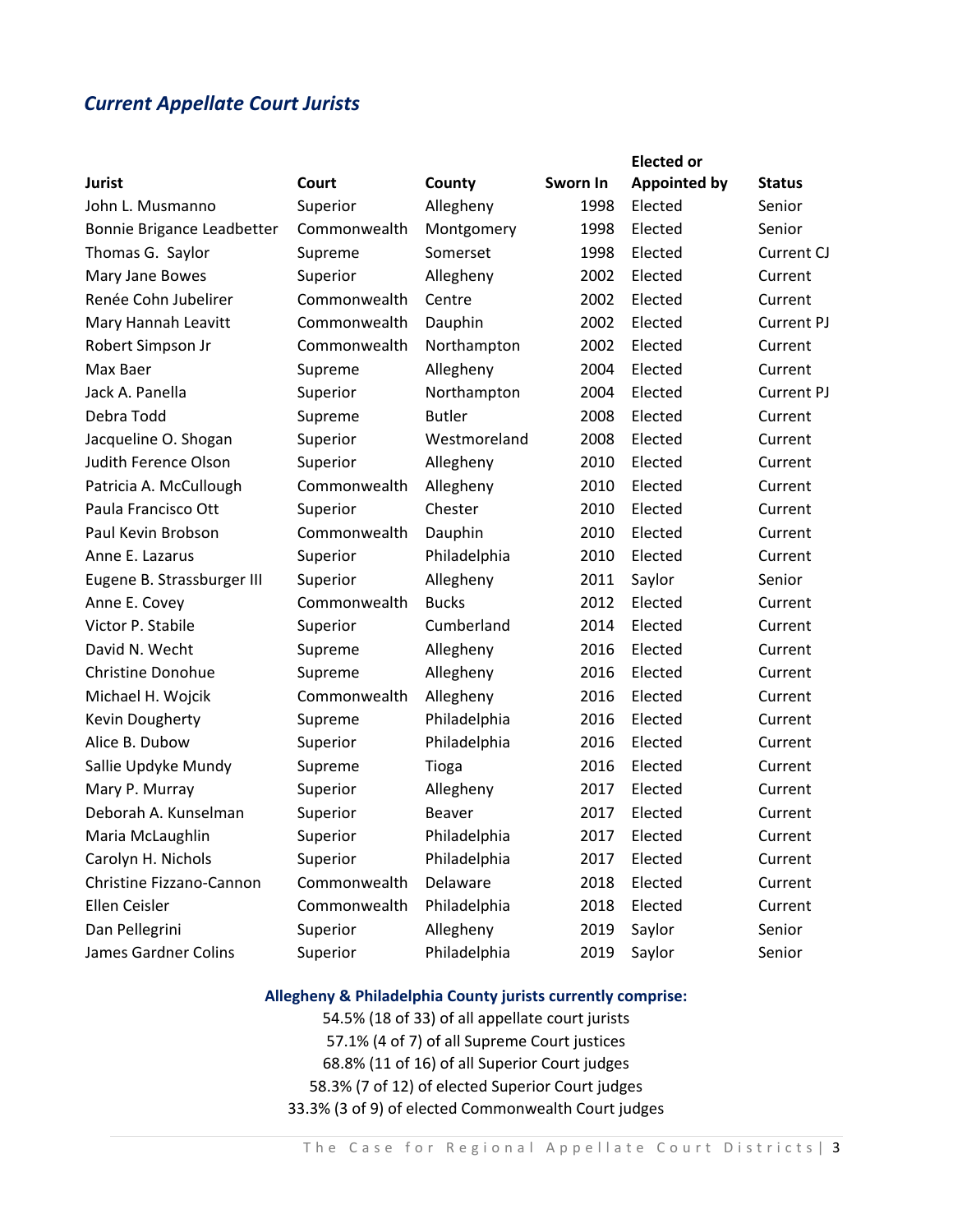#### **CONCENTRATION OF CURRENT APPELLATE COURT SEATS, BY COUNTY**

Jurists from Allegheny and Philadelphia counties, with 21.8% of Pennsylvania's population, currently hold 54.5% (18 of 33) of all appellate court seats, while 44 counties are not currently represented on the Commonwealth's appellate courts.



\* One individual elected to Superior Court and then subsequently elected to Supreme Court is tallied as 2 in each of these counties. \*\*Allegheny has had two individuals elected to Superior Court and subsequently elected to Supreme Court (4 total seats).



Population Distribution vs. Current Appellate Court Seat Concentration, by County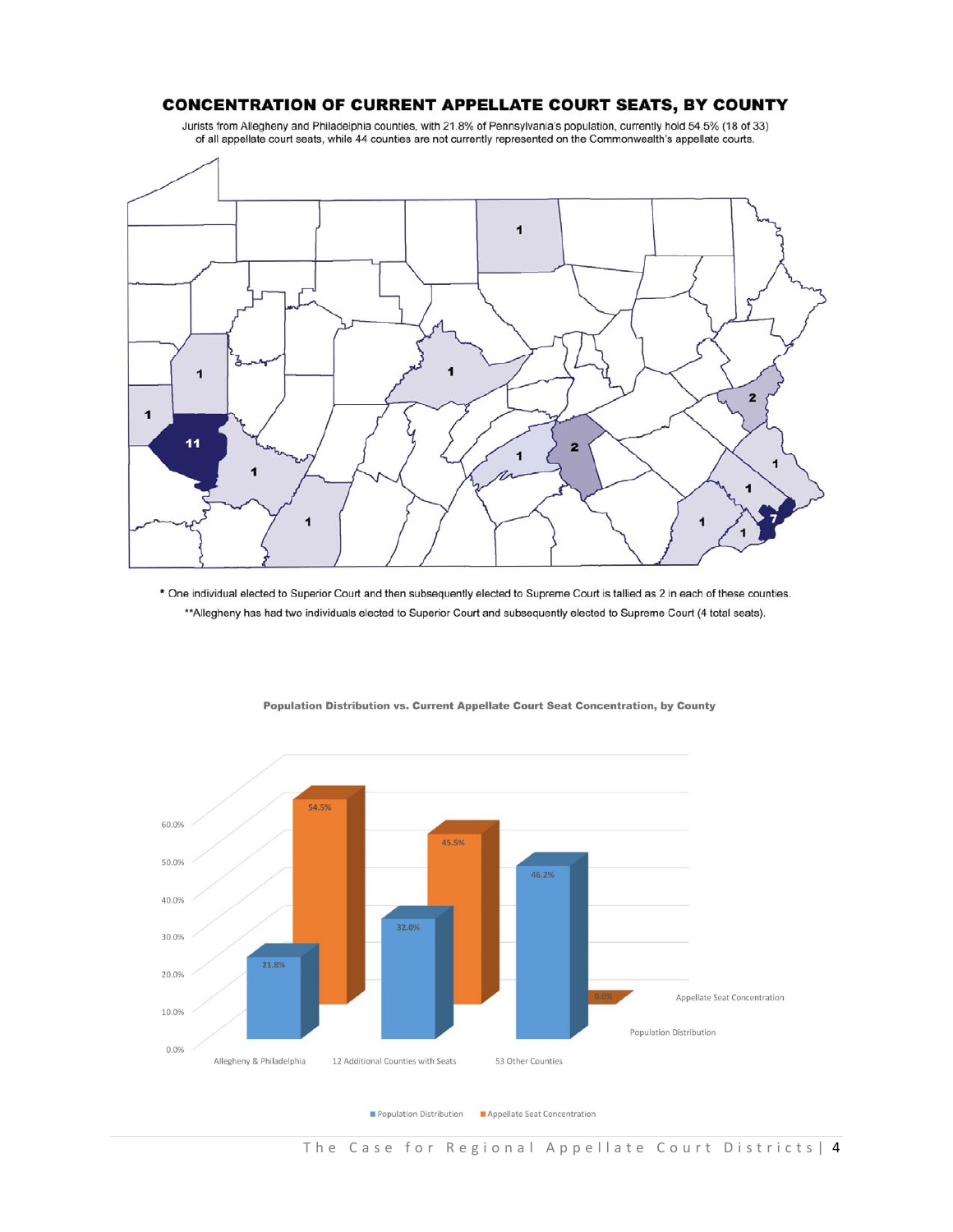## *Appellate Court Jurists since 1969*

| <b>All Appellate Court Seats</b><br>Filled since 1969, by County |              |               | All Elected Appellate Court<br>Jurists since 1969, by County |              | All Appointed Appellate Court<br>Jurists since 1969, by County |  |
|------------------------------------------------------------------|--------------|---------------|--------------------------------------------------------------|--------------|----------------------------------------------------------------|--|
| Adams                                                            | $\mathbf{1}$ | Allegheny     | 33                                                           | Adams        | 1                                                              |  |
| Allegheny                                                        | 44           | <b>Beaver</b> | 2                                                            | Allegheny    | 11                                                             |  |
| Beaver                                                           | 2            | <b>Butler</b> | 2                                                            | Centre       | 1                                                              |  |
| <b>Butler</b>                                                    | 2            | <b>Bucks</b>  | 1                                                            | Chester      | $\overline{2}$                                                 |  |
| <b>Bucks</b>                                                     | 1            | Centre        | $\overline{2}$                                               | Clarion      | 1                                                              |  |
| Centre                                                           | 3            | Chester       | $\overline{2}$                                               | Cumberland   | 1                                                              |  |
| Chester                                                          | 4            | Cumberland    | 3                                                            | Dauphin      | 1                                                              |  |
| Clarion                                                          | 1            | Dauphin       | 3                                                            | Delaware     | 1                                                              |  |
| Cumberland                                                       | 4            | Delaware      | 4                                                            | Lehigh       | $\overline{2}$                                                 |  |
| Dauphin                                                          | 4            | Erie          | 1                                                            | Luzerne      | 2                                                              |  |
| Delaware                                                         | 5            | Lehigh        | 3                                                            | McKean       | $\overline{2}$                                                 |  |
| Erie                                                             | 1            | Luzerne       | $\overline{2}$                                               | Montgomery   | $\overline{2}$                                                 |  |
| Lehigh                                                           | 5            | Montgomery    | 5                                                            | Philadelphia | 20                                                             |  |
| Luzerne                                                          | 4            | Northampton   | 3                                                            | Washington   | 3                                                              |  |
| McKean                                                           | 2            | Philadelphia  | 21                                                           | Westmoreland | $\overline{2}$                                                 |  |
| Montgomery                                                       | 7            | Schuylkill    | 1                                                            |              |                                                                |  |
| Northampton                                                      | 3            | Somerset      | 2                                                            |              |                                                                |  |
| Philadelphia                                                     | 41           | Tioga         | 2                                                            |              |                                                                |  |
| Schuylkill                                                       | 1            | Westmoreland  | 4                                                            |              |                                                                |  |
| Somerset                                                         | 2            |               |                                                              |              |                                                                |  |
| Tioga                                                            | 2            |               |                                                              |              |                                                                |  |
| Washington                                                       | 3            |               |                                                              |              |                                                                |  |
| Westmoreland                                                     | 6            |               |                                                              |              |                                                                |  |

#### **Since 1969, Allegheny & Philadelphia County jurists have comprised:**

57.4% (85 of 148) of all appellate court jurists 55.2% (53 of 96) of elected appellate court jurists 59.6% (31 of 52) of appointed appellate court jurists

66.7% (22 of 33) of all Supreme Court justices 60.0% (15 of 25) of elected Supreme Court justices

59.5% (44 of 74) of all Superior Court judges 56.9% (29 of 51) of elected Superior Court judges

42.9% (18 of 42) of all Commonwealth Court judges 47.6% (10 of 21) of elected Commonwealth Court judges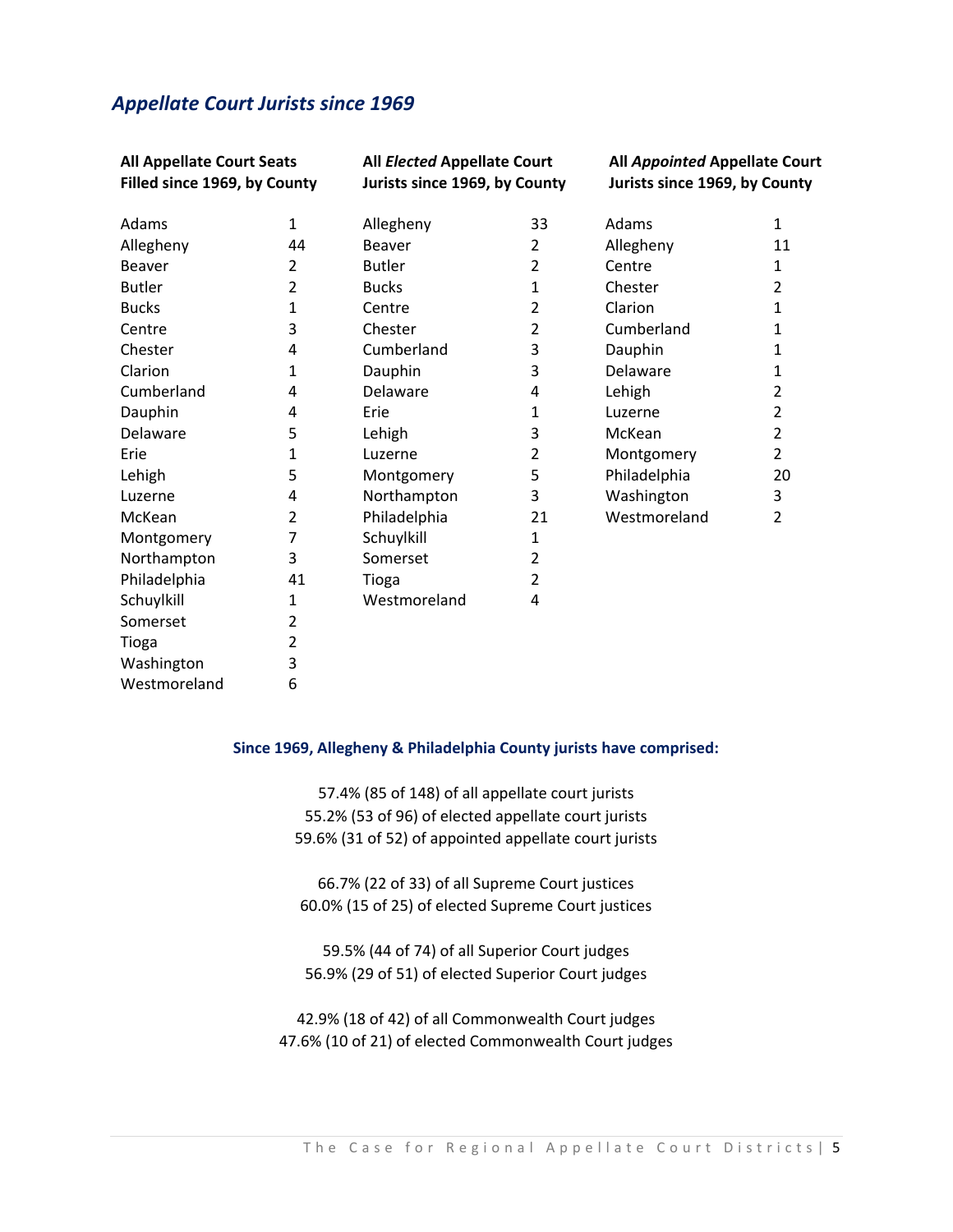#### **CONCENTRATION OF ALL APPELLATE COURT SEATS SINCE 1969, BY COUNTY**

Jurists from Allegheny and Philadelphia counties, with 21.8% of Pennsylvania's population, have held 57.7% (86 of 149) of all appellate court seats, while 44 counties have never been represented on the Commonwealth's appellate courts during the past half-century.



\* One individual elected to Superior Court and then subsequently elected to Supreme Court is tallied as 2 in each of these counties. \*\*Allegheny has had two individuals elected to Superior Court and subsequently elected to Supreme Court (4 total seats).



Population Distribution vs. Appellate Court Seat Concentration since 1969, by County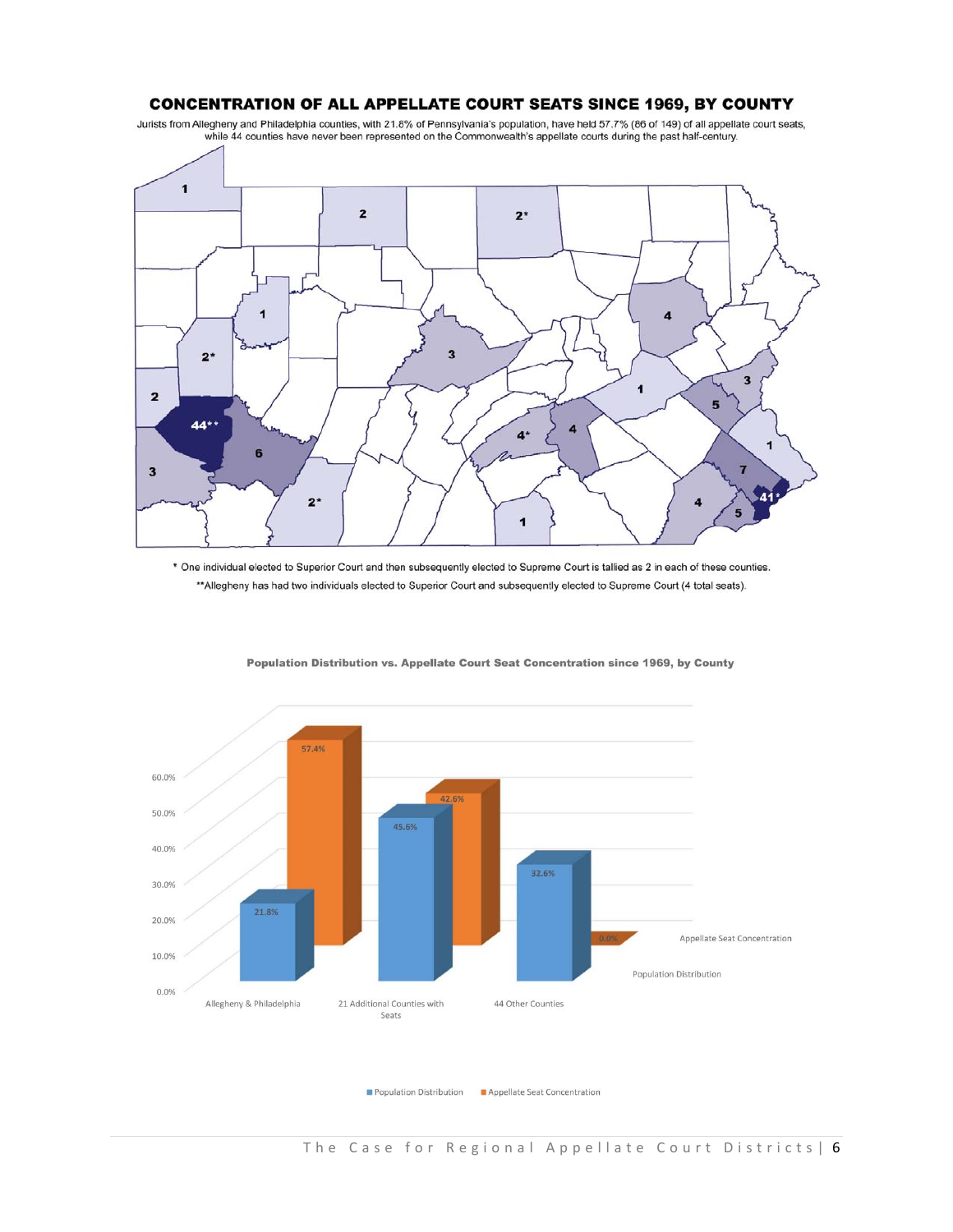#### ALL ELECTED APPELLATE COURT JURISTS SINCE 1969, BY COUNTY

Jurists from Allegheny and Philadelphia counties, with 21.8% of Pennsylvania's population, have won 55.7% (54 of 97) of all appellate court elections, while 48 counties have never been elected to the Commonwealth's appellate courts during the past half-century.



\* One individual elected to Superior Court and then subsequently elected to Supreme Court is tallied as 2 in each of these counties. \*\* Allegheny has had two individuals elected to Superior Court and subsequently elected to Supreme Court.



Population Distribution vs. Elected Appellate Seats Won since 1969, by County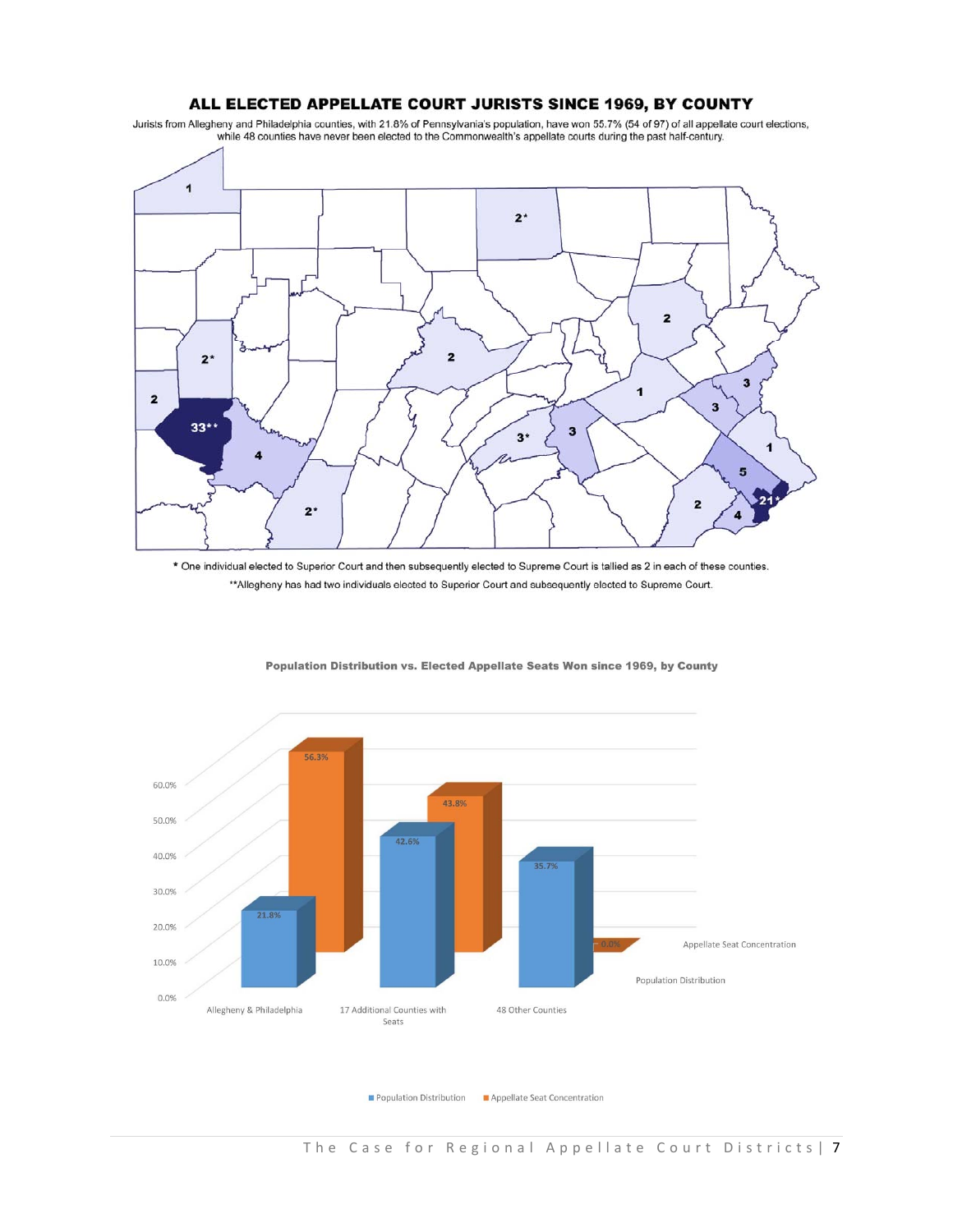#### ALL APPOINTED APPELLATE COURT JURISTS SINCE 1969, BY COUNTY

Allegheny and Philadelphia counties, with 21.8% of Pennsylvania's population, have provided 59.6% (31 of 52) of all appellate court appointees, while 55 counties have never had a jurist appointed to the Commonwealth's appellate courts during the past half-century.



Twelve appointees have gone on to recapture their seat via the election process. Eight sitting appellate court jurists have been appointed to seats on other appellate courts.



Population Distribution vs. Appointed Appellate Seats Held since 1969, by County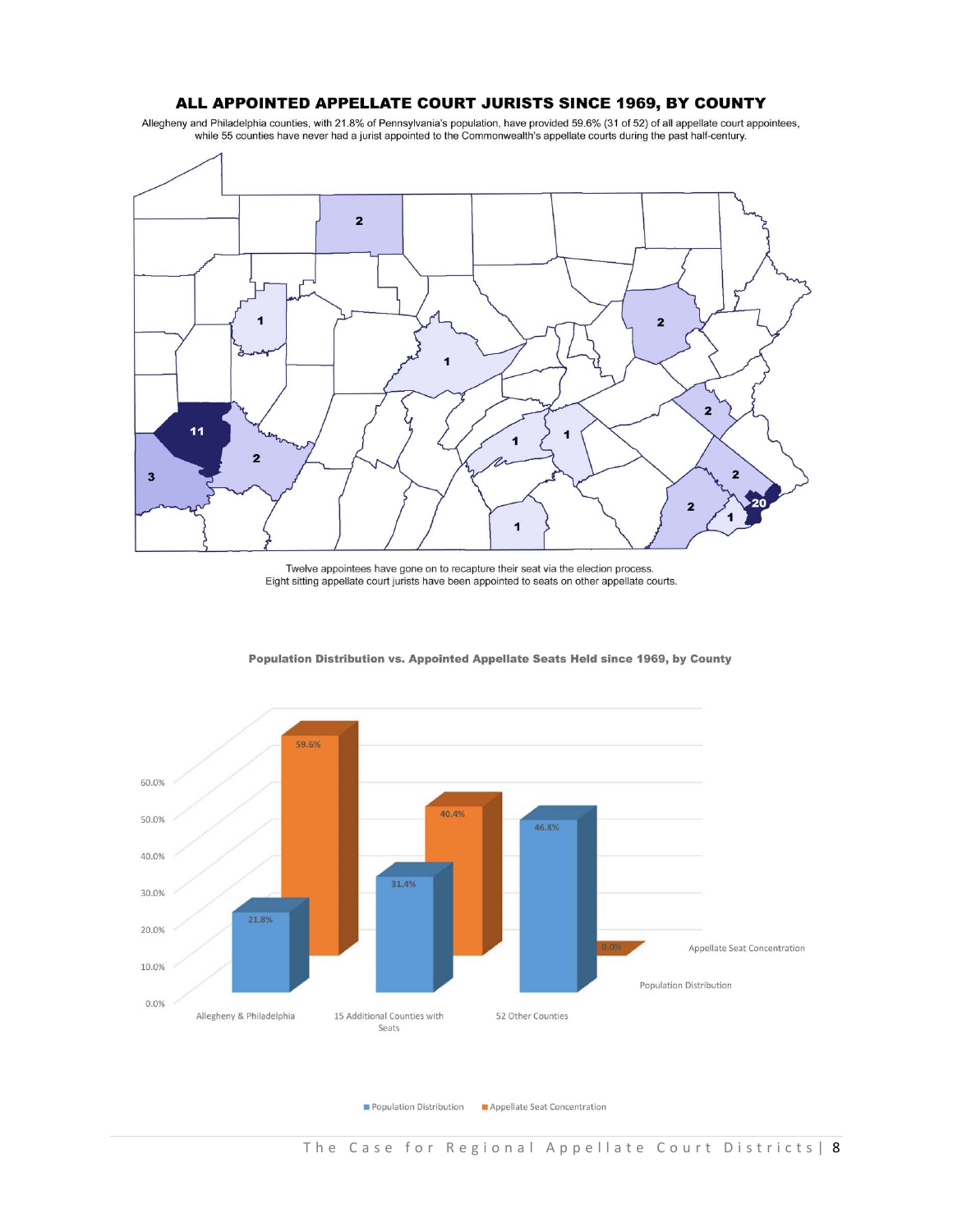# *All Appellate Court Jurists since 1969*

| <b>Jurist</b>            | Court        | County       | Sworn In | <b>Elected or</b><br><b>Appointed by</b> | <b>Status</b> |
|--------------------------|--------------|--------------|----------|------------------------------------------|---------------|
| William Franklin Cercone | Superior     | Allegheny    | 1969     | Elected                                  | $- - -$       |
| Harry A. Kramer          | Commonwealth | Allegheny    | 1970     | Shafer                                   | $- - -$       |
| Roy Wilkinson Jr.        | Commonwealth | Centre       | 1970     | Shafer                                   | $- - -$       |
| James S. Bowman          | Commonwealth | Dauphin      | 1970     | Shafer                                   | $- - -$       |
| Glenn E. Mencer          | Commonwealth | McKean       | 1970     | Shafer                                   | $- - -$       |
| Alexander F. Barbieri    | Commonwealth | Philadelphia | 1970     | Shafer                                   | $- - -$       |
| James C. Crumlish        | Commonwealth | Philadelphia | 1970     | Shafer                                   | $- - -$       |
| Louis L. Manderino       | Commonwealth | Westmoreland | 1970     | Shafer                                   | $- - -$       |
| Theodore O. Rogers       | Commonwealth | Chester      | 1971     | Shafer                                   | $- - -$       |
| Alexander F. Barbieri    | Supreme      | Philadelphia | 1971     | Shafer                                   | $- - -$       |
| <b>Israel Packel</b>     | Superior     | Philadelphia | 1971     | Shapp                                    | $- - -$       |
| Genevieve Blatt          | Commonwealth | Clarion      | 1972     | Shapp                                    | $- - -$       |
| Robert N. C. Nix Jr.     | Supreme      | Philadelphia | 1972     | Elected                                  | $- - -$       |
| Louis L. Manderino       | Supreme      | Westmoreland | 1972     | Elected                                  | $- - -$       |
| Edmund B. Spaeth Jr.     | Superior     | Philadelphia | 1973     | Shapp                                    | $- - -$       |
| Gwilym A. Price Jr.      | Superior     | Allegheny    | 1974     | Elected                                  | $- - -$       |
| Robert Van der Voort     | Superior     | Allegheny    | 1974     | Elected                                  | $- - -$       |
| Edmund B. Spaeth Jr.     | Superior     | Philadelphia | 1974     | Elected                                  | $- - -$       |
| <b>Israel Packel</b>     | Supreme      | Philadelphia | 1977     | Shapp                                    | $- - -$       |
| <b>Richard DiSalle</b>   | Commonwealth | Washington   | 1977     | Shapp                                    | $- - -$       |
| Donald E. Wieand         | Superior     | Lehigh       | 1978     | Casey                                    | $- - -$       |
| John A. MacPhail         | Commonwealth | Adams        | 1978     | Shapp                                    | $- - -$       |
| David W. Craig           | Commonwealth | Allegheny    | 1978     | Shapp                                    | $- - -$       |
| John P. Hester           | Superior     | Allegheny    | 1978     | Elected                                  | $- - -$       |
| <b>Rolf Larsen</b>       | Supreme      | Allegheny    | 1978     | Elected                                  | $- - -$       |
| James R. Cavanaugh       | Superior     | Allegheny    | 1979     | Thornburgh                               | $- - -$       |
| John P. Flaherty Jr.     | Supreme      | Allegheny    | 1979     | Elected                                  | $- - -$       |
| Zoran Popovich           | Superior     | Allegheny    | 1980     | Thornburgh                               | $- - -$       |
| Madaline Palladino       | Commonwealth | Lehigh       | 1980     | Thornburgh                               | $- - -$       |
| Frank J. Montemuro Jr.   | Superior     | Philadelphia | 1980     | Thornburgh                               | $- - -$       |
| Justin M. Johnson        | Superior     | Washington   | 1980     | Thornburgh                               | - - -         |
| <b>Richard DiSalle</b>   | Superior     | Washington   | 1980     | Thornburgh                               | - - -         |
| James R. Cavanaugh       | Superior     | Allegheny    | 1980     | Elected                                  | - - -         |
| John G. Brosky           | Superior     | Allegheny    | 1980     | Elected                                  | $- - -$       |
| Richard B. Wickersham    | Superior     | Dauphin      | 1980     | Elected                                  | - - -         |
| Donald E. Wieand         | Superior     | Lehigh       | 1980     | Elected                                  | $- - -$       |
| Bruce W. Kauffman        | Supreme      | Philadelphia | 1980     | Elected                                  | - - -         |
| Robert W. Williams, Jr.  | Commonwealth | Philadelphia | 1980     | Elected                                  | $- - -$       |
| Stephen J. McEwen Jr.    | Superior     | Delaware     | 1981     | Thornburgh                               | - - -         |
| Phyllis W. Beck          | Superior     | Philadelphia | 1981     | Thornburgh                               |               |
| Roy Wilkinson Jr.        | Supreme      | Centre       | 1981     | Elected                                  | - - -         |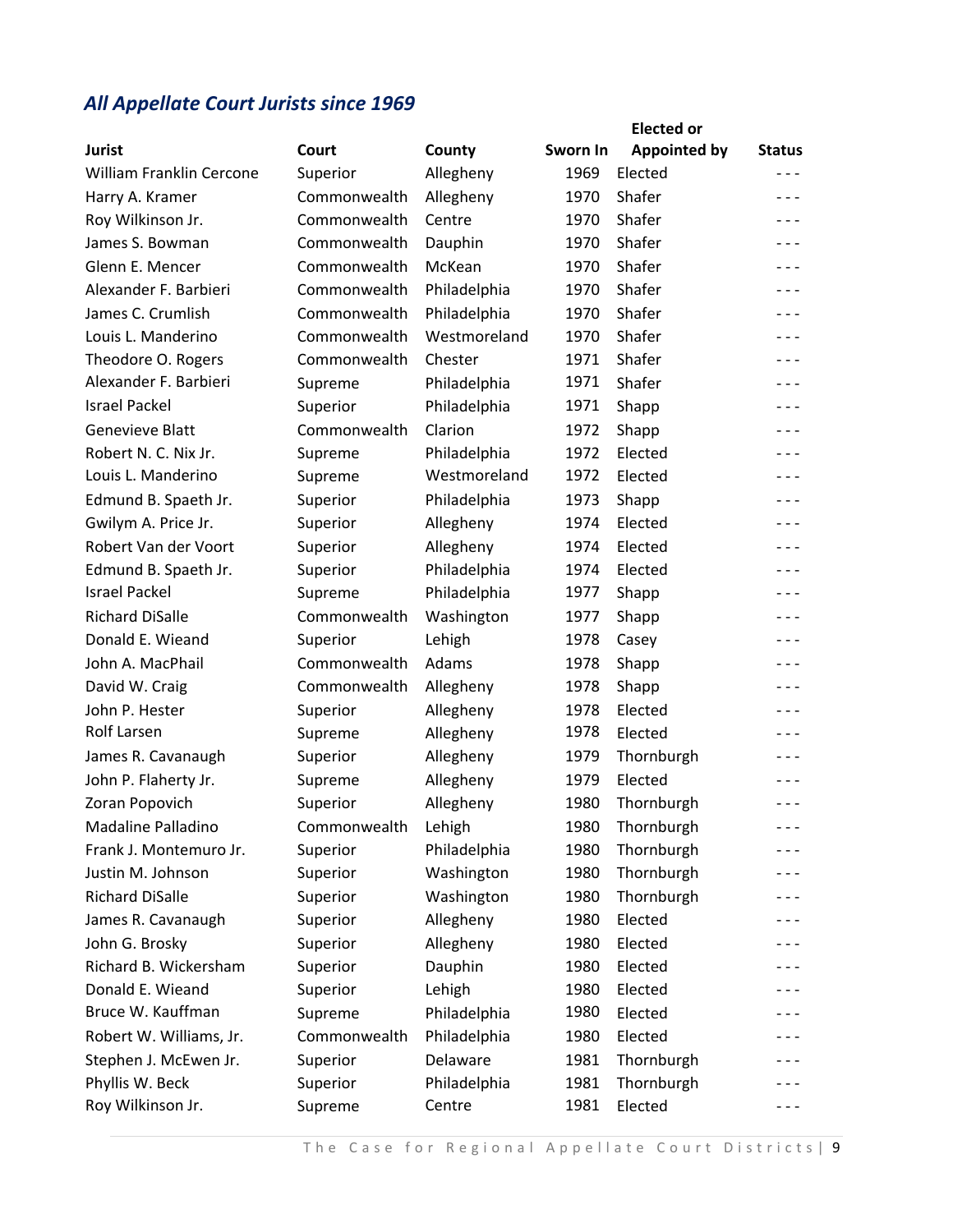| James E. Rowley            | Superior     | <b>Beaver</b> | 1982 | Elected    | $- - -$     |
|----------------------------|--------------|---------------|------|------------|-------------|
| Stephen J. McEwen Jr.      | Superior     | Delaware      | 1982 | Elected    | $- - -$     |
| Joseph T. Doyle            | Commonwealth | Delaware      | 1982 | Elected    | $- - -$     |
| Vincent A. Cirillo         | Superior     | Montgomery    | 1982 | Elected    | $- - -$     |
| James T. McDermott         | Supreme      | Philadelphia  | 1982 | Elected    | $- - -$     |
| William D. Hutchinson      | Supreme      | Schuylkill    | 1982 | Elected    | $- - -$     |
| Francis A. Barry           | Commonwealth | Allegheny     | 1983 | Thornburgh | $- - -$     |
| Stephen A. Zappala         | Supreme      | Allegheny     | 1983 | Elected    | $- - -$     |
| Joseph A. Del Sole         | Superior     | Allegheny     | 1984 | Elected    | $- - -$     |
| Nicholas P. Papadakos      | Supreme      | Allegheny     | 1984 | Elected    | $- - -$     |
| Patrick R. Tamilia         | Superior     | Allegheny     | 1984 | Elected    | $- - -$     |
| Madaline Palladino         | Commonwealth | Lehigh        | 1984 | Elected    | $- - -$     |
| Peter Paul Olszewski Sr.   | Superior     | Luzerne       | 1984 | Elected    | $- - -$     |
| James Gardner Colins       | Commonwealth | Philadelphia  | 1984 | Elected    | $- - -$     |
| Phyllis W. Beck            | Superior     | Philadelphia  | 1984 | Elected    | $- - -$     |
| Zoran Popovich             | Superior     | Allegheny     | 1986 | Elected    | $- - -$     |
| John T.J. Kelly Jr.        | Superior     | Philadelphia  | 1986 | Elected    | $- - -$     |
| James R. Melinson          | Superior     | Philadelphia  | 1988 | Casey      | $- - -$     |
| Juanita Kidd Stout         | Supreme      | Philadelphia  | 1988 | Casey      | $- - -$     |
| Bernard L. McGinley        | Commonwealth | Allegheny     | 1988 | Elected    | $- - -$     |
| Doris A. Smith-Ribner      | Commonwealth | Allegheny     | 1988 | Elected    | $- - -$     |
| Kate Ford Elliott          | Superior     | Allegheny     | 1990 | Elected    | PJ Emeritus |
| Robert L. Byer             | Commonwealth | Allegheny     | 1990 | Casey      | - - -       |
| James R. Kelley            | Commonwealth | Westmoreland  | 1990 | Casey      | $- - -$     |
| Dan Pellegrini             | Commonwealth | Allegheny     | 1990 | Elected    | $- - -$     |
| Ralph J. Cappy             | Supreme      | Allegheny     | 1990 | Elected    | $- - -$     |
| Joseph A. Hudock           | Superior     | Westmoreland  | 1990 | Elected    | $- - -$     |
| Frank J. Montemuro Jr.     | Supreme      | Philadelphia  | 1992 | Casey      | $- - -$     |
| Rochelle S. Friedman       | Commonwealth | Allegheny     | 1992 | Elected    | - - -       |
| James R. Kelley            | Commonwealth | Westmoreland  | 1992 | Elected    | $- - -$     |
| Sandra Schultz Newman      | Commonwealth | Montgomery    | 1994 | Elected    |             |
| Thomas G. Saylor           | Superior     | Somerset      | 1994 | Elected    |             |
| D. Donald Jamieson         | Superior     | Philadelphia  | 1995 | Ridge      |             |
| J. Michael Eakin           | Superior     | Cumberland    | 1995 | Elected    | - - -       |
| Bonnie Brigance Leadbetter | Commonwealth | Montgomery    | 1996 | Ridge      |             |
| Sandra Schultz Newman      | Supreme      | Montgomery    | 1996 | Elected    | $- - -$     |
| Jim Flaherty               | Commonwealth | Philadelphia  | 1996 | Elected    |             |
| Russell M. Nigro           | Supreme      | Philadelphia  | 1996 | Elected    | $- - -$     |
| Ronald D. Castille         | Supreme      | Philadelphia  | 1996 | Elected    | - - -       |
| Thomas G. Saylor           | Supreme      | Somerset      | 1998 | Elected    | Current CJ  |
| Correale F. Stevens        | Superior     | Luzerne       | 1998 | Elected    | PJ Emeritus |
| John L. Musmanno           | Superior     | Allegheny     | 1998 | Elected    | Senior      |
| Bonnie Brigance Leadbetter | Commonwealth | Montgomery    | 1998 | Elected    | Senior      |
| Maureen Lally-Green        | Superior     | Allegheny     | 1998 | Ridge      | $- - -$     |
|                            |              |               |      |            |             |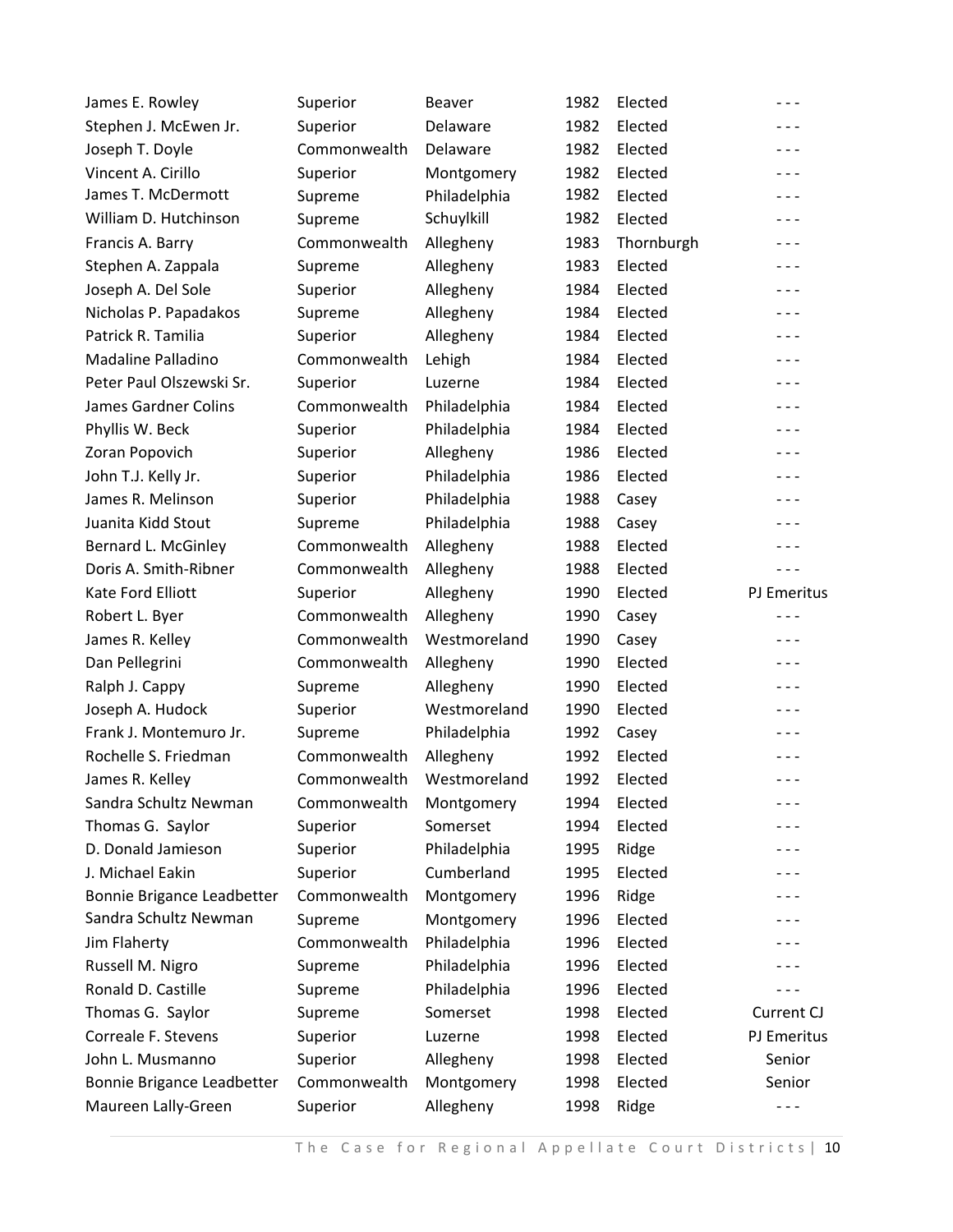| Berle M. Schiller          | Superior     | Philadelphia  | 1998 | Ridge     | $- - -$     |
|----------------------------|--------------|---------------|------|-----------|-------------|
| Joan Orie Melvin           | Superior     | Allegheny     | 1998 | Elected   | $- - -$     |
| Michael T. Joyce           | Superior     | Erie          | 1998 | Elected   | $- - -$     |
| Maureen Lally-Green        | Superior     | Allegheny     | 2000 | Elected   | $- - -$     |
| Debra Todd                 | Superior     | <b>Butler</b> | 2000 | Elected   | $- - -$     |
| Mary Jane Bowes            | Superior     | Allegheny     | 2002 | Elected   | Current     |
| Renée Cohn Jubelire        | Commonwealth | Centre        | 2002 | Elected   | Current     |
| Robert Simpson Jr          | Commonwealth | Northampton   | 2002 | Elected   | Current     |
| Mary Hannah Leavitt        | Commonwealth | Dauphin       | 2002 | Elected   | Current PJ  |
| John T. Bender             | Superior     | Allegheny     | 2002 | Elected   | PJ Emeritus |
| Robert A. Graci            | Superior     | Cumberland    | 2002 | Schweiker | $- - -$     |
| J. Michael Eakin           | Supreme      | Cumberland    | 2002 | Elected   | $- - -$     |
| Richard B. Klein           | Superior     | Philadelphia  | 2002 | Elected   | $- - -$     |
| William H. Lamb            | Supreme      | Chester       | 2003 | Elected   | $- - -$     |
| Max Baer                   | Supreme      | Allegheny     | 2004 | Elected   | Current     |
| Jack A. Panella            | Superior     | Northampton   | 2004 | Elected   | Current PJ  |
| Susan Peikes Gantman       | Superior     | Montgomery    | 2004 | Elected   | PJ Emeritus |
| Seamus P. McCaffery        | Superior     | Philadelphia  | 2004 | Elected   | $- - -$     |
| Cynthia A Baldwin          | Supreme      | Allegheny     | 2006 | Rendell   | $- - -$     |
| Robert E. Colville         | Superior     | Allegheny     | 2006 | Rendell   | $- - -$     |
| James J. Fitzgerald III    | Supreme      | Philadelphia  | 2007 | Rendell   | $- - -$     |
| Robert C. Daniels          | Superior     | Philadelphia  | 2007 | Rendell   | $- - -$     |
| Debra Todd                 | Supreme      | <b>Butler</b> | 2008 | Elected   | Current     |
| Jacqueline O. Shogan       | Superior     | Westmoreland  | 2008 | Elected   | Current     |
| John M. Cleland            | Superior     | Mckean        | 2008 | Rendell   | $- - -$     |
| Jane Cutler Greenspan      | Supreme      | Philadelphia  | 2008 | Rendell   | $- - -$     |
| Johnny J. Butler           | Commonwealth | Philadelphia  | 2008 | Rendell   | $- - -$     |
| Robert A. Freedberg        | Superior     | Northampton   | 2008 | Elected   | $- - -$     |
| Seamus P. McCaffery        | Supreme      | Philadelphia  | 2008 | Elected   | - - -       |
| Johnny J. Butler           | Commonwealth | Philadelphia  | 2009 | Rendell   | $- - -$     |
| Judith Ference Olson       | Superior     | Allegheny     | 2010 | Elected   | Current     |
| Patricia A. McCullough     | Commonwealth | Allegheny     | 2010 | Elected   | Current     |
| Paula Francisco Ott        | Superior     | Chester       | 2010 | Elected   | Current     |
| Paul Kevin Brobson         | Commonwealth | Dauphin       | 2010 | Elected   | Current     |
| Anne E. Lazarus            | Superior     | Philadelphia  | 2010 | Elected   | Current     |
| Joan Orie Melvin           | Supreme      | Allegheny     | 2010 | Elected   | $- - -$     |
| Sallie Updyke Mundy        | Superior     | Tioga         | 2010 | Elected   | $- - -$     |
| Eugene B. Strassburger III | Superior     | Allegheny     | 2011 | Saylor    | Senior      |
| William H. Platt           | Superior     | Lehigh        | 2011 | Elected   | - - -       |
| Anne E. Covey              | Commonwealth | <b>Bucks</b>  | 2012 | Elected   | Current     |
| David N. Wecht             | Superior     | Allegheny     | 2012 | Elected   | - - -       |
| Correale F. Stevens        | Supreme      | Luzerne       | 2013 | Corbett   | - - -       |
| Victor P. Stabile          | Superior     | Cumberland    | 2014 | Elected   | Current     |
| Patricia H. Jenkins        | Superior     | Delaware      | 2014 | Elected   | $- - -$     |
|                            |              |               |      |           |             |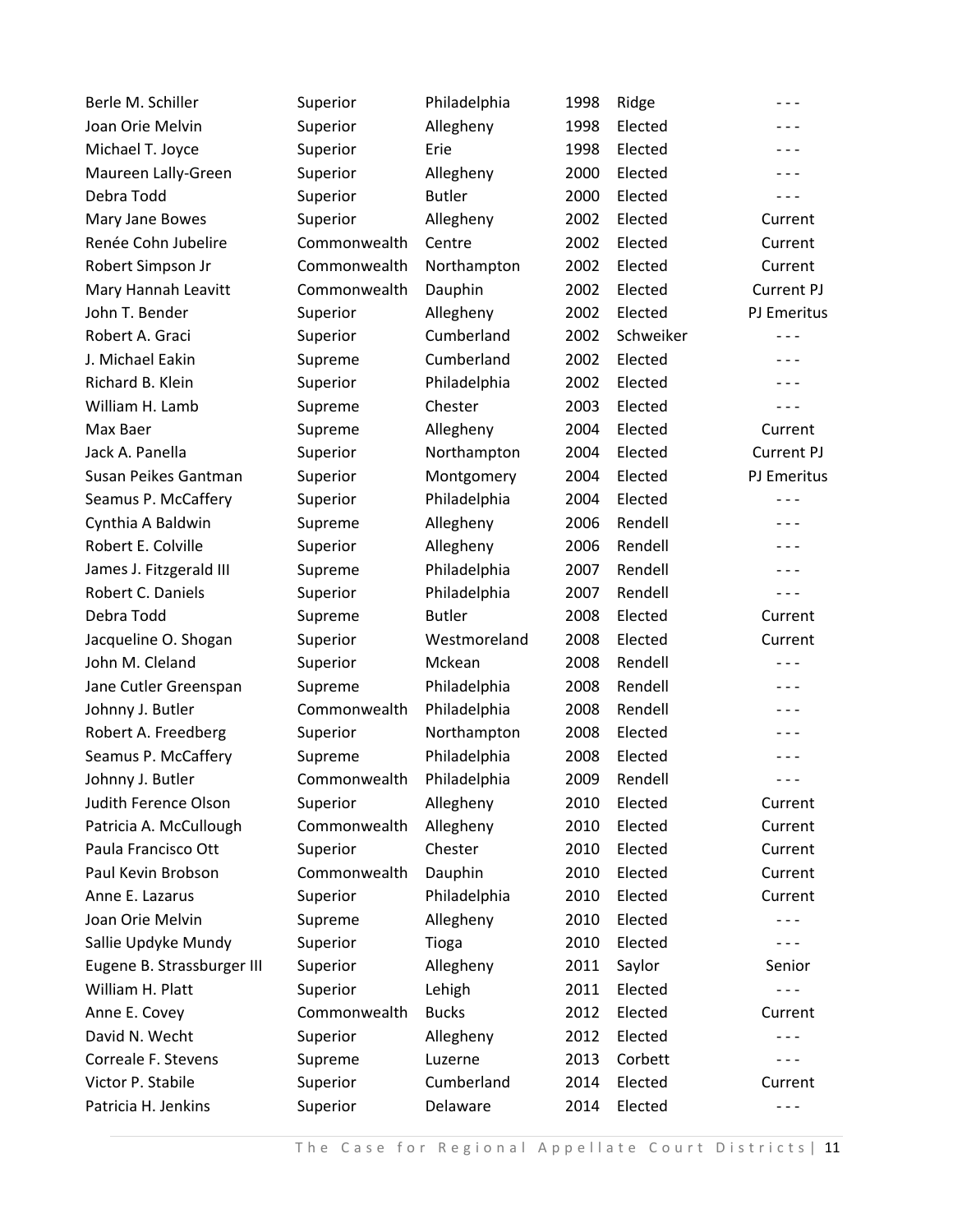| <b>Christine Donohue</b> | Supreme      | Allegheny     | 2016 | Elected | Current |
|--------------------------|--------------|---------------|------|---------|---------|
| David N. Wecht           | Supreme      | Allegheny     | 2016 | Elected | Current |
| Michael H. Wojcik        | Commonwealth | Allegheny     | 2016 | Elected | Current |
| Alice B. Dubow           | Superior     | Philadelphia  | 2016 | Elected | Current |
| Kevin Dougherty          | Supreme      | Philadelphia  | 2016 | Elected | Current |
| Sallie Updyke Mundy      | Supreme      | Tioga         | 2016 | Elected | Current |
| Julia K. Hearthway       | Commonwealth | Chester       | 2016 | Wolf    | - - -   |
| Joseph M. Cosgrove       | Commonwealth | Luzerne       | 2016 | Wolf    | - - -   |
| H. Geoffrey Moulton Jr.  | Superior     | Montgomery    | 2016 | Wolf    | - - -   |
| Carl A. Solano           | Superior     | Philadelphia  | 2016 | Wolf    | - - -   |
| Lillian Harris Ransom    | Superior     | Philadelphia  | 2016 | Elected | - - -   |
| Mary P. Murray           | Superior     | Allegheny     | 2017 | Elected | Current |
| Deborah A. Kunselman     | Superior     | <b>Beaver</b> | 2017 | Elected | Current |
| Carolyn H. Nichols       | Superior     | Philadelphia  | 2017 | Elected | Current |
| Maria McLaughlin         | Superior     | Philadelphia  | 2017 | Elected | Current |
| Christine Fizzano-Cannon | Commonwealth | Delaware      | 2018 | Elected | Current |
| Ellen Ceisler            | Commonwealth | Philadelphia  | 2018 | Elected | Current |
| Dan Pellegrini           | Superior     | Allegheny     | 2019 | Saylor  | Senior  |
| James Gardner Colins     | Superior     | Philadelphia  | 2019 | Saylor  | Senior  |

### *Resources*

http://www.pacourts.us/learn/history/historical‐list‐of‐supreme‐court‐justices http://www.pacourts.us/learn/history/historical‐list‐of‐superior‐court‐judges http://www.pacourts.us/learn/history/historical‐list‐of‐commonwealth‐court‐judges http://pacchs.org, Google.com, and Wikipedia.com for jurist home counties Wikipedia.com for state and county census data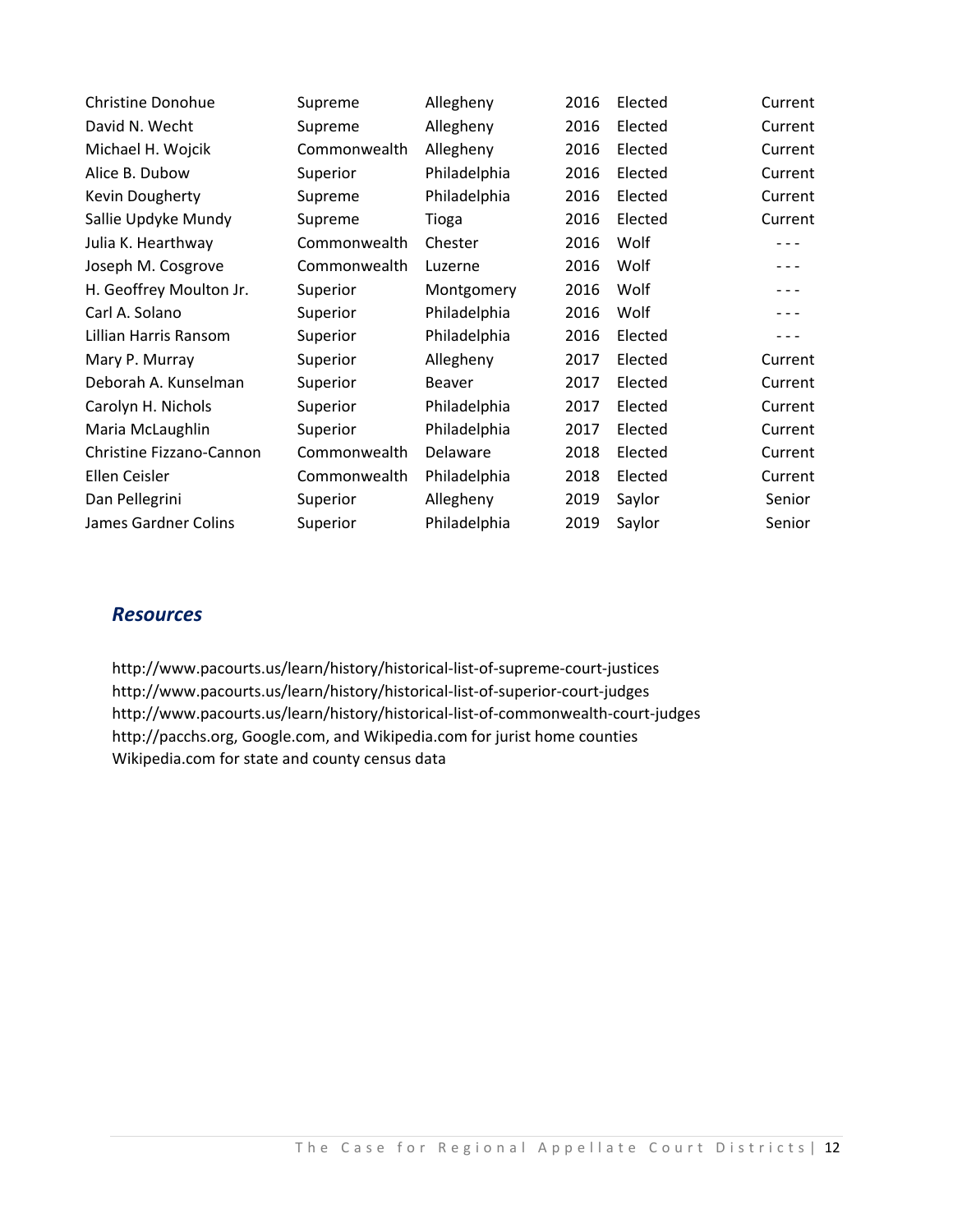# **House Co-Sponsorship Memoranda**

# **House of Representatives Session of 2019 - 2020 Regular Session**

# **MEMORANDUM**

**Posted:** December 12, 2018 12:42 PM **From:** Representative Russ Diamond **To:** All House members **Subject:** Regional Appellate Court Districts

In the near future I will be introducing legislation (2015-16 HB2210; 2017-18 HB829) to amend the PA Constitution to change the way Pennsylvania elects appellate court judges. Specifically, my legislation would divide the Commonwealth into nine (9) Commonwealth Court districts, fifteen (15) Superior Court districts, and seven (7) Supreme Court districts.

These districts would be defined by the General Assembly following the redistricting principles found in our Constitution, requiring populations as equal as possible in each district with compact and contiguous geographic boundaries, and would comport with the federal Voting Rights Act of 1965. Candidates for appellate seats would be required to reside in the district they seek to represent on the court.

Eleven other states (Arkansas, Illinois, Kentucky, Louisiana, Michigan, Minnesota, Mississippi, Ohio, Texas, Washington and Wisconsin) select judges and justices for either some or all of their appellate courts via regional judicial district elections.

Currently, over 60 [correction: 54] percent of appellate court seats are held by residents of just two counties. Pennsylvania is a diverse Commonwealth, and our appellate courts ought to reflect that diversity. My legislation will also go far in improving the chances that voters can identify with candidates for appellate court seats.

I urge you to join me in preserving the right to elect judges and justices, and providing for judicial diversity, by co-sponsoring this legislation.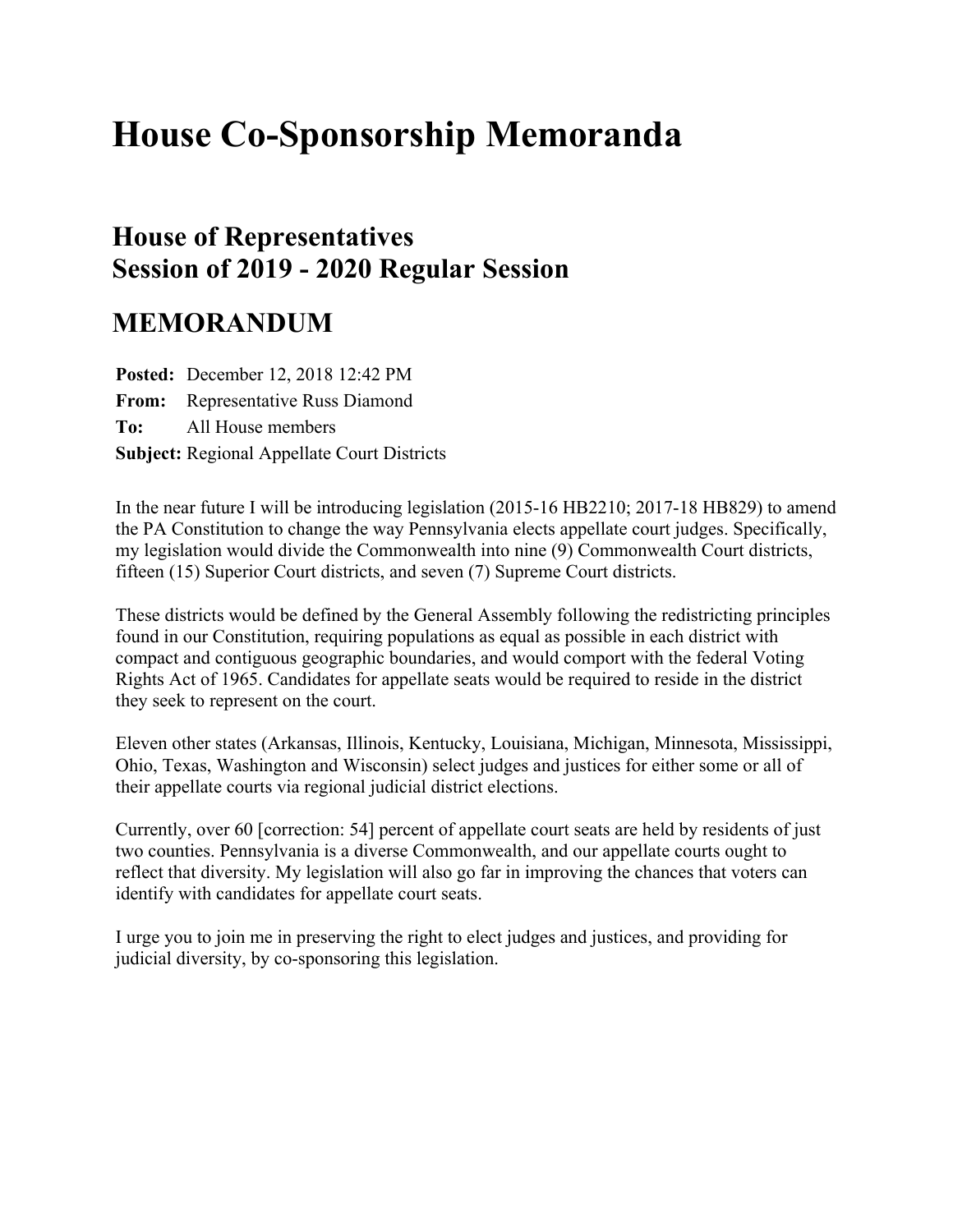### **THE GENERAL ASSEMBLY OF PENNSYLVANIA**

# HOUSE BILL No. 196 Session of 2019

INTRODUCED BY DIAMOND, BERNSTINE, CAUSER, DUSH, EMRICK, EVERETT, IRVIN, JAMES, KAUFFMAN, KEEFER, MACKENZIE, MILLARD, B. MILLER, PICKETT, RADER, RAPP, ROAE, ROTHMAN, RYAN, SAYLOR, WARNER AND ZIMMERMAN, JANUARY 28, 2019

REFERRED TO COMMITTEE ON JUDICIARY, JANUARY 28, 2019

#### A JOINT RESOLUTION

| $\mathbf{1}$<br>2<br>3<br>4 | Proposing integrated amendments to the Constitution of the<br>Commonwealth of Pennsylvania, organizing the Judiciary into<br>representative districts and further providing for residency<br>requirements. |
|-----------------------------|------------------------------------------------------------------------------------------------------------------------------------------------------------------------------------------------------------|
| 5                           | The General Assembly of the Commonwealth of Pennsylvania                                                                                                                                                   |
| 6                           | hereby resolves as follows:                                                                                                                                                                                |
| $7\phantom{.0}$             | Section 1. The following integrated amendments to the                                                                                                                                                      |
| 8                           | Constitution of Pennsylvania are proposed in accordance with                                                                                                                                               |
| 9                           | Article XI:                                                                                                                                                                                                |
| 10                          | (1) That section 2 of Article V be amended to read:                                                                                                                                                        |
|                             | 11 § 2. Supreme Court.                                                                                                                                                                                     |
| 12                          | The Supreme Court (a) shall be the highest court of the                                                                                                                                                    |
| 13                          | Commonwealth and in this court shall be reposed the supreme                                                                                                                                                |
| 14                          | judicial power of the Commonwealth;                                                                                                                                                                        |
| 15 <sub>1</sub>             | (b) shall consist of seven justices, to be elected from                                                                                                                                                    |
| 16                          | seven judicial districts which shall be established by law, one                                                                                                                                            |
| 17                          | of whom shall be the Chief Justice; and                                                                                                                                                                    |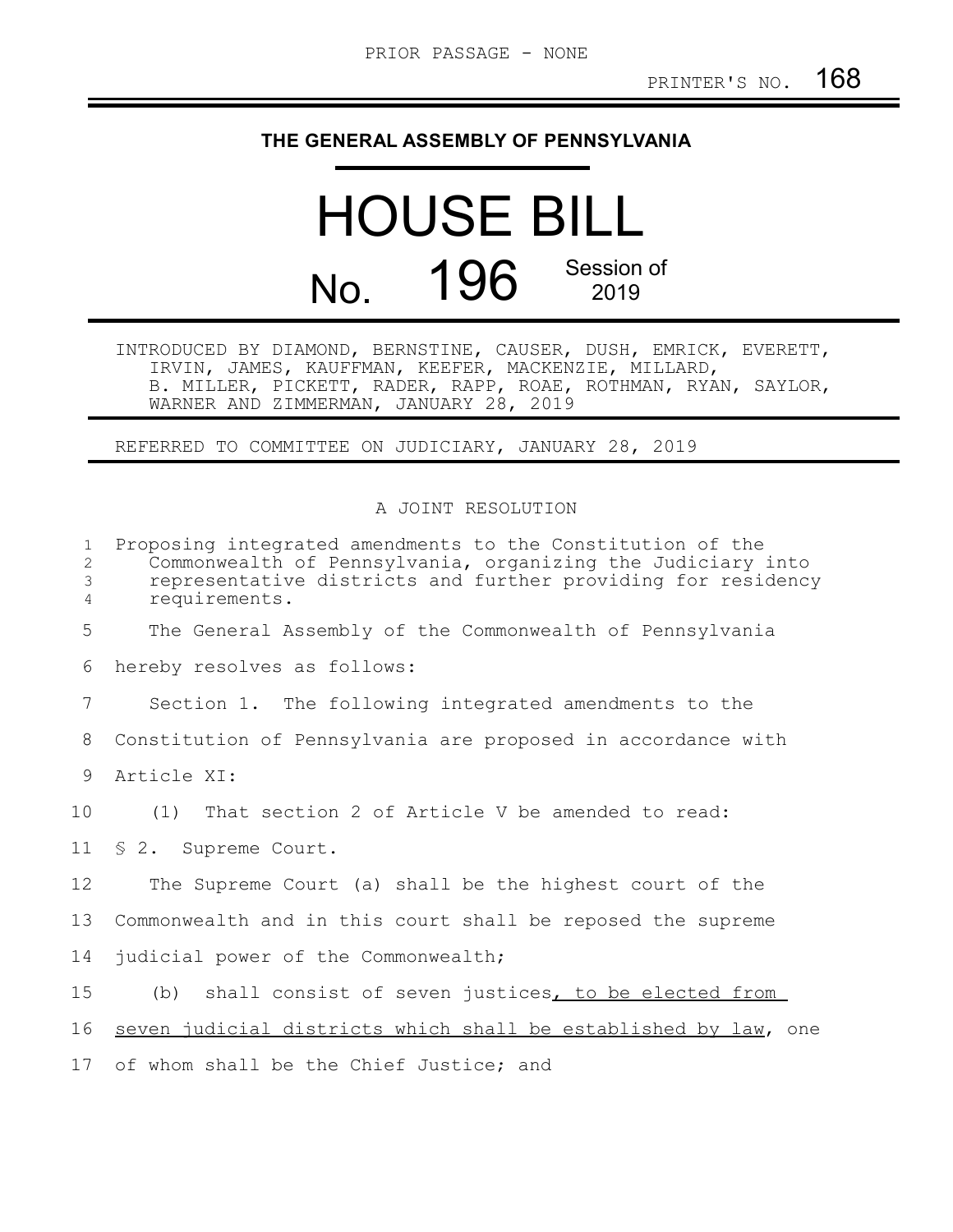(c) shall have such jurisdiction as shall be provided by law. 1 2

(2) That section 3 of Article V be amended to read: § 3. Superior Court. 3 4

The Superior Court shall be a statewide court, and shall consist of the number of judges, which shall be not less than seven judges, to be elected from judicial districts which shall be established by law, and have such jurisdiction as shall be provided by this Constitution or by the General Assembly. One of its judges shall be the president judge. 5 6 7 8 9 10

(3) That section 4 of Article V be amended to read: 11

§ 4. Commonwealth Court. 12

The Commonwealth Court shall be a statewide court, and shall consist of the number of judges, to be elected from judicial districts which shall be established by law, and have such jurisdiction as shall be provided by law. One of its judges 13 14 15 16

shall be the president judge. 17

(4) That section 11 of Article V be amended to read: § 11. Judicial districts; boundaries. 18 19

[The number and boundaries of judicial districts shall be changed by the General Assembly only with the advice and consent of the Supreme Court.] 20 21 22

(a) The number of judges and justices of the Supreme Court, 23

the Superior Court and the Commonwealth Court elected from each 24

judicial district shall provide every resident of the 25

Commonwealth with approximately equal representation on a court. 26

Each judicial district shall be composed of compact and 27

contiguous territory as nearly equal in population as 28

practicable. Each judicial district shall elect one judge or 29

justice. Unless absolutely necessary, no county, city, 30

20190HB0196PN0168 - 2 -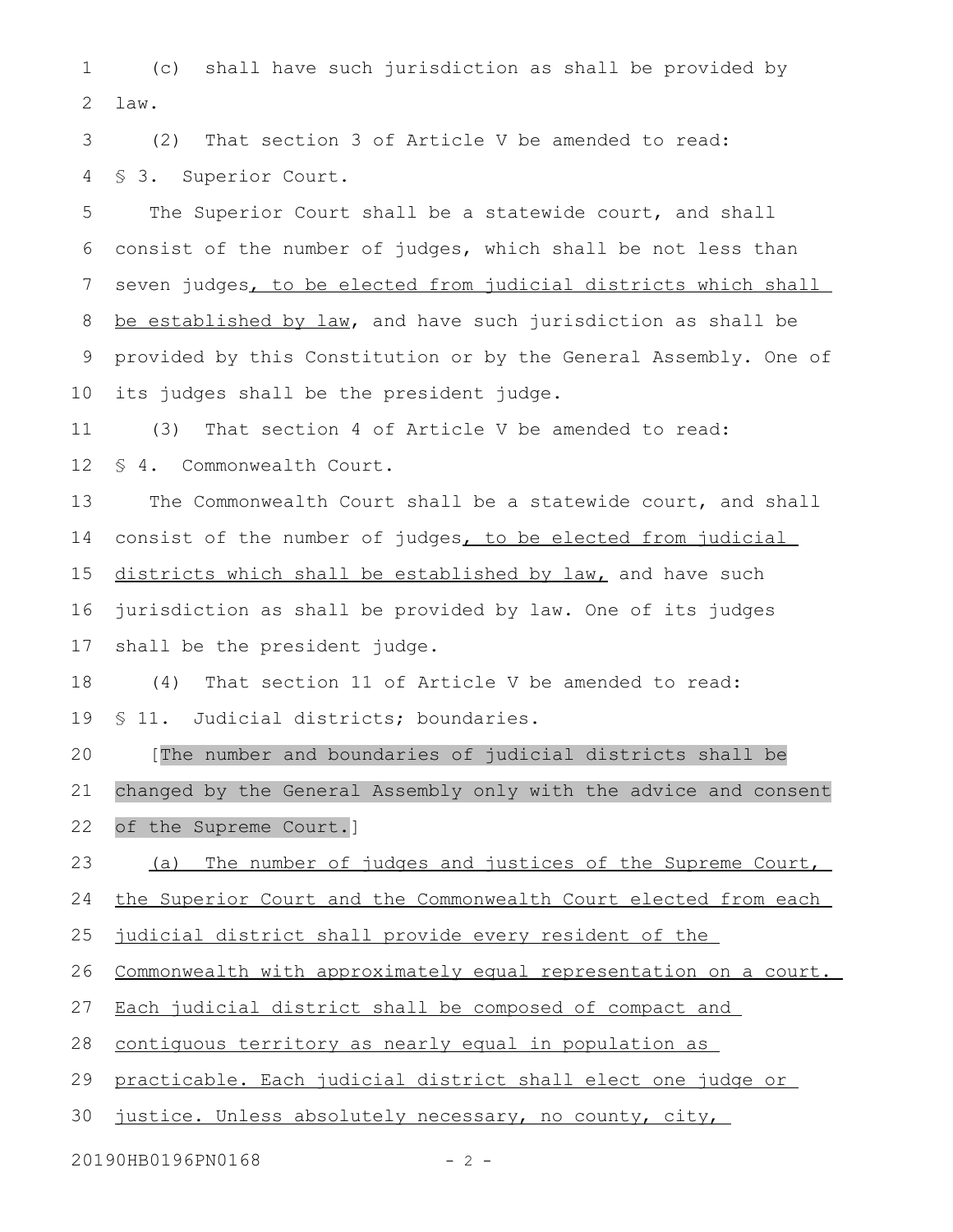| $\mathbf 1$ | incorporated town, borough, township or ward may be divided in   |
|-------------|------------------------------------------------------------------|
| $\sqrt{2}$  | forming a judicial district.                                     |
| 3           | The General Assembly shall, by law, establish:<br>(b)            |
| 4           | The judicial districts from which justices of the<br>(1)         |
| 5           | Supreme Court and the judges of the Superior Court and the       |
| 6           | Commonwealth Court are elected.                                  |
| 7           | (2) A transition to an appellate court judiciary elected         |
| 8           | from judicial districts.                                         |
| 9           | The effect of set judicial districts upon eligibility to<br>(3)  |
| 10          | seek retention election.                                         |
| 11          | The order in which judicial districts shall elect<br>(4)         |
| 12          | justices of the Supreme Court and judges of the Superior Court   |
| 13          | and the Commonwealth Court.                                      |
| 14          | (5)<br>The decennial realignment of the appellate judicial       |
| 15          | districts based on the Federal decennial census, beginning in    |
| 16          | 2021 and occurring each ten years thereafter.                    |
| 17          | Except as provided under subsection (b) and section<br>(C)       |
| 18          | 7(b), the number and boundaries of all other judicial districts  |
| 19          | shall be established by the General Assembly by law, with the    |
|             | 20 advice and consent of the Supreme Court.                      |
| 21          | That section 12 of Article V be amended to read:<br>(5)          |
| 22          | \$ 12. Qualifications of justices, judges and justices of the    |
| 23          | peace.                                                           |
| 24          | Justices, judges and justices of the peace shall be<br>(a)       |
| 25          | citizens of the Commonwealth. Justices and judges, except the    |
| 26          | judges of the traffic court in the City of Philadelphia, shall   |
| 27          | be members of the bar of the Supreme Court. Justices [and judges |
| 28          | of statewide courts, for a period of one year preceding their    |
| 29          | election or appointment and during their continuance in office,  |
| 30          | shall reside within the Commonwealth. Other], judges and         |
|             | 20190HB0196PN0168<br>$-3 -$                                      |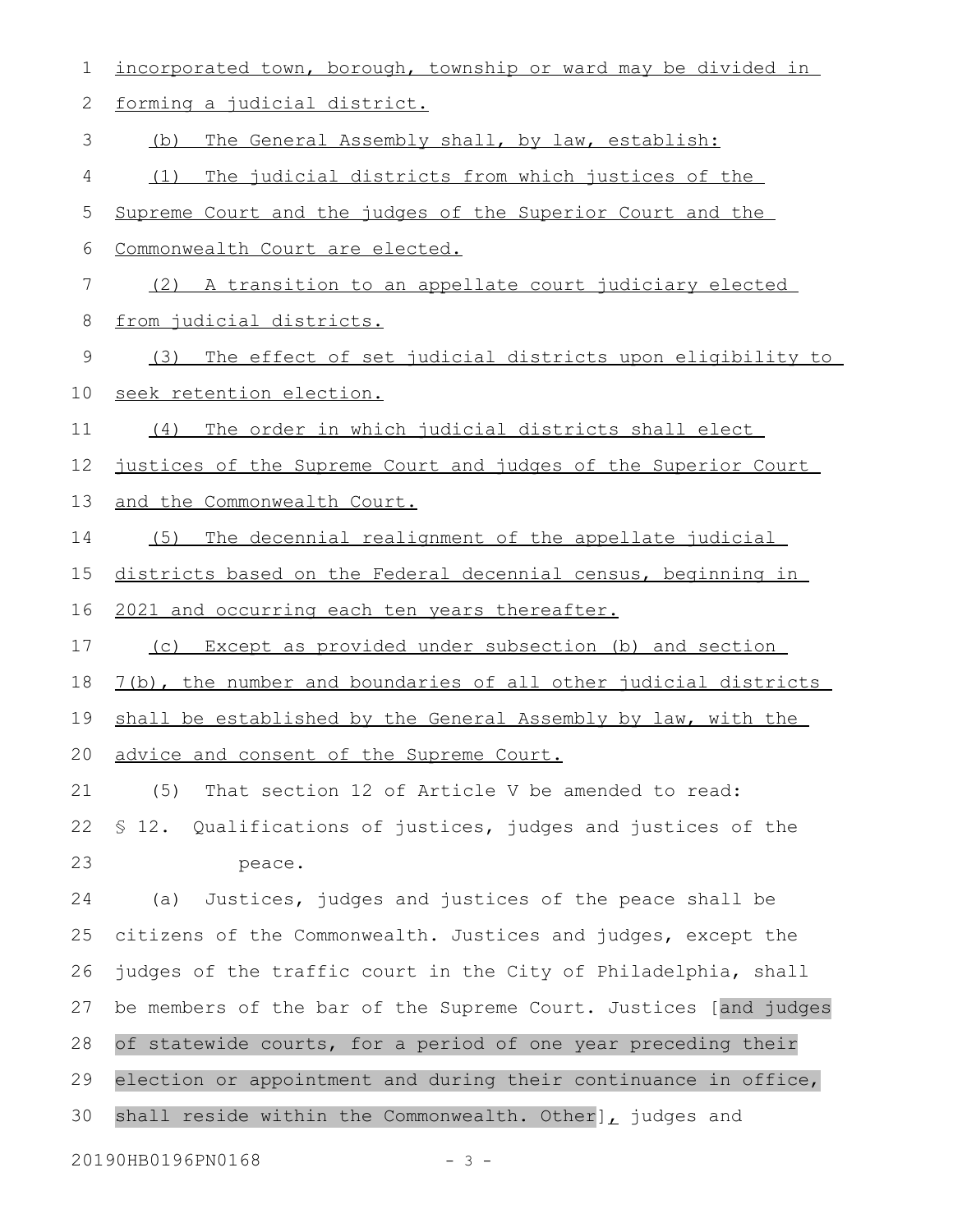justices of the peace, for a period of one year preceding their election or appointment and during their continuance in office, shall reside within their respective districts, except as provided in this article for temporary assignments. 1 2 3 4

(b) Justices of the peace shall be members of the bar of the Supreme Court or shall complete a course of training and instruction in the duties of their respective offices and pass an examination prior to assuming office. Such courses and examinations shall be as provided by law. 5 6 7 8 9

Section 3. (a) Upon the first passage by the General Assembly of these proposed constitutional amendments, the Secretary of the Commonwealth shall proceed immediately to comply with the advertising requirements of section 1 of Article XI of the Constitution of Pennsylvania and shall transmit the required advertisements to two newspapers in every county in which such newspapers are published in sufficient time after passage of these proposed constitutional amendments. 10 11 12 13 14 15 16 17

(b) Upon the second passage by the General Assembly of these proposed constitutional amendments, the Secretary of the Commonwealth shall proceed immediately to comply with the advertising requirements of section 1 of Article XI of the Constitution of Pennsylvania and shall transmit the required advertisements to two newspapers in every county in which such newspapers are published in sufficient time after passage of these proposed constitutional amendments. The Secretary of the Commonwealth shall submit the proposed constitutional amendments under section 1 of this resolution to the qualified electors of this Commonwealth as a single ballot question as provided under subsection (c) at the first primary, general or municipal election which meets the requirements of and is in conformance 18 19 20 21 22 23 24 25 26 27 28 29 30

20190HB0196PN0168 - 4 -